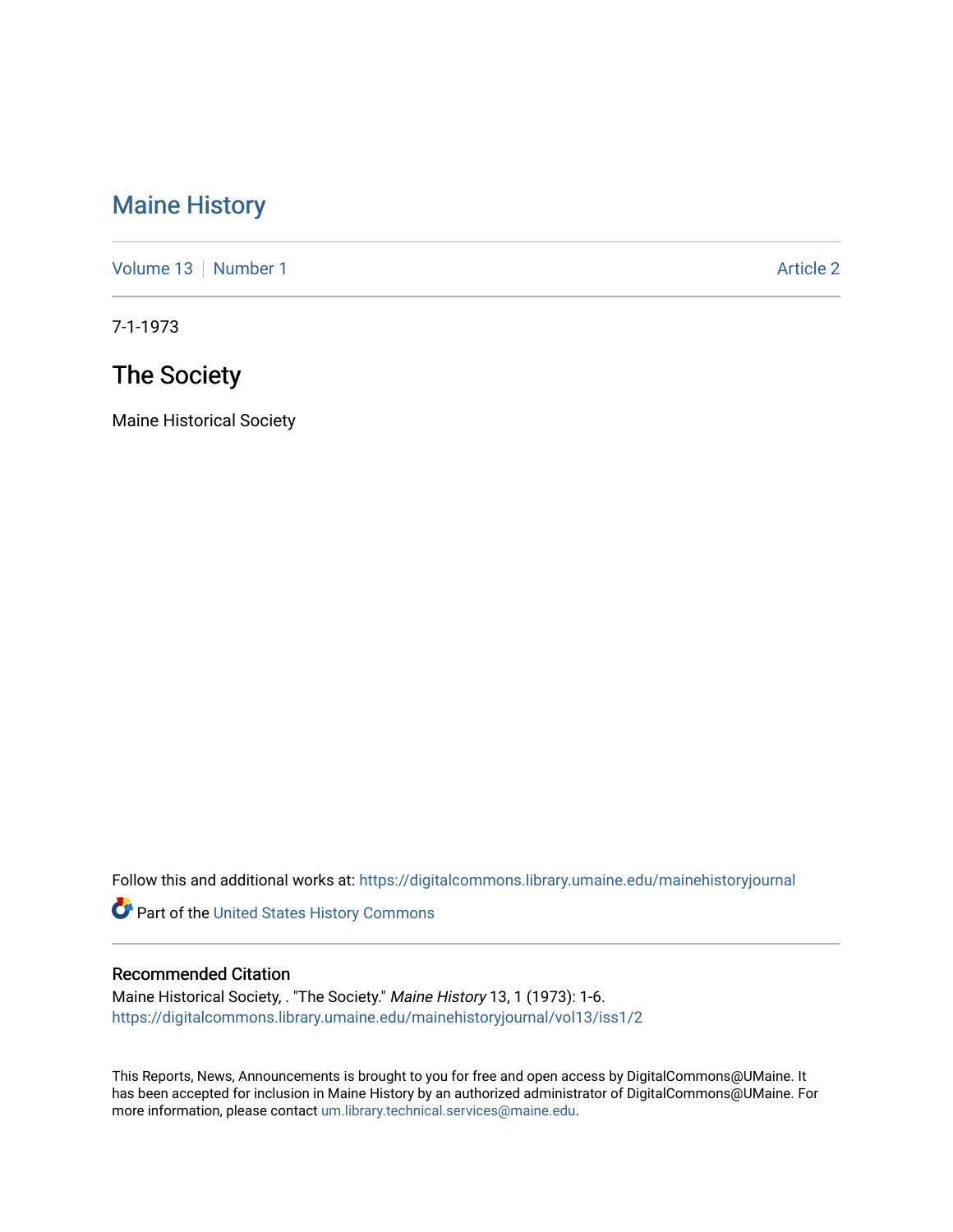# *Maine Historical Society Quarterly*

Volume 13, Number one Summer, 1973

Published quarterly at 485 Congress Street Portland, Maine 04111

### *THE SOCIETY*

*Annual Meeting:* By unanimous vote of the Standing Committee, Herbert T. Silsby, II of Ellsworth, became the eighteenth President of the Society, succeeding Roger B. Ray of Cape Elizabeth. Mr. Silsby's election marks the first time since 1924 that the residence of the President has been outside greater Portland. Herbert Silsby is prominent in historical and legal circles in the State of Maine and has published a number of articles of historical interest. Martial D. Maling of Portland succeeded Miss Elizabeth Ring as Vice President. Miss Ring served the Society for nineteen consecutive years as Vice President and was the first woman to serve on the Standing Committee. Both the outgoing President and Vice President were given a hearty vote of thanks for their outstanding stewardship to the Society. In accordance with the 1969 revision of the Bylaws, neither the President nor the Vice President are allowed more than three years in office. Harry W. Rowe of Lewiston was reelected Secretary and Arthur T. Forrestall of Portland was reelected Treasurer.

Robert B. Williamson of Augusta, recently retired Chief Justice of the Supreme Judicial Court of Maine, was newly elected to the Standing Committee. On the same ballot, three past presidents of the Society were re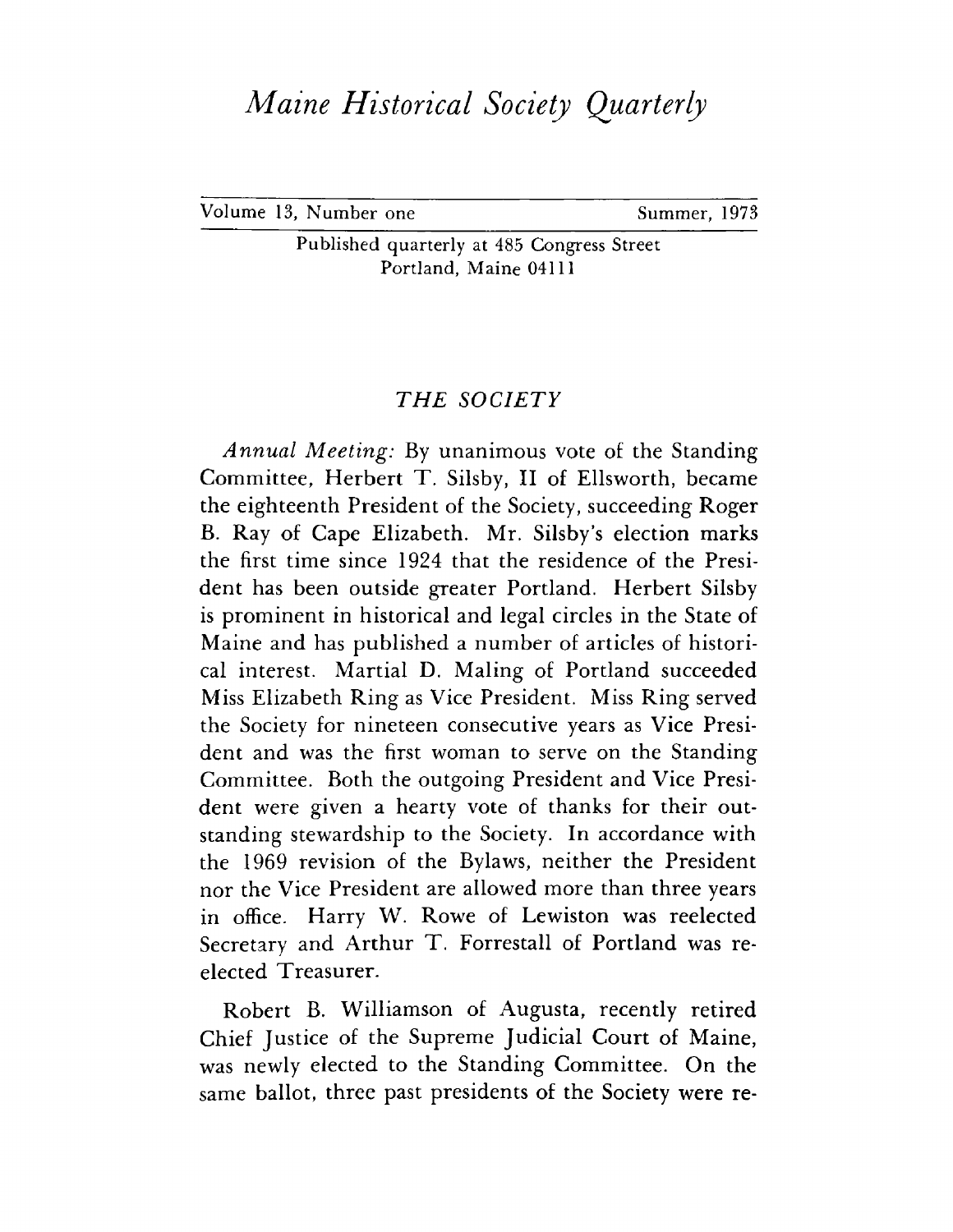elected to serve three year terms on the Standing Committee: Messrs Albion, Philbrick, and Ray; Mr. John Hakola of Orono and Mr. Earle G. Shettleworth, Jr. of Portland completed the list of those elected.

A driving, penetrating rain reduced attendance at the 151st Annual Meeting at Orono to ninety. Those members determined enough to brave the elements discovered the University of Maine's impressive and comfortable hospitality. The Society, with a membership presently of 1,485, was reported by its officers and Director to be in splendid condition after 151 years of operation. Even though the Treasurer was understandably cautious, nevertheless he reported that the Society had ended the year quite definitely in the black financially. In addition, three important bequests from the estates of Emma Morse Brady, Grace B. Morton, and Margaret Jewell, increased the endowment for operating funds by \$84,000.

By the end of the fiscal year (March, 1973) one-third of the membership had contributed \$16,000 to the *150th Anniversary Building Fund,* about half the amount needed to proceed with construction. Any additional contributions to the fund would be most welcome to complete this number one priority project which aims at doubling the Society'<sup>s</sup> storage capacity for manuscripts.

The Society Library in Portland was visited by some 5,586 people during the year, about one-half of them members, and 1,151 reference questions were answered by mail. The Wadsworth-Longfellow House was visited by 7,246 people during the four month summer season. 172 pages of *Newsletter* were published during the year and one *Bibliographical Guide,* Roger B. Ray's *Maine Indians.* William Willis'<sup>s</sup> *History of Portland* was reprinted in cooperation with the New Hampshire Pub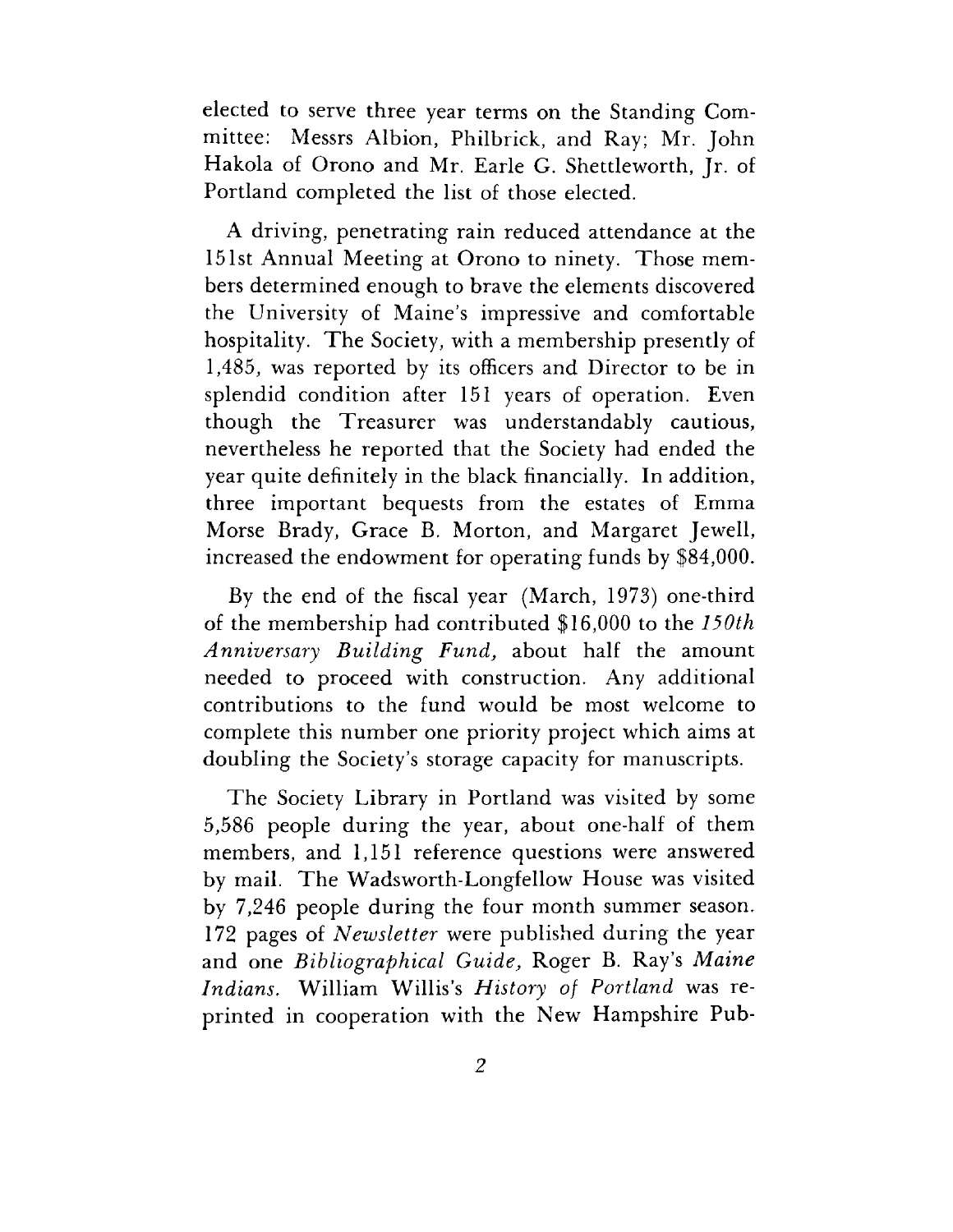lishing Company. The Staff of the Society was increased by one, thanks to the Grace B. Morton bequest, when the position of Registrar-Curator was created. The Registrar-Curator acts as Head Hostess for the Wadsworth-Longfellow House during the summer months.

There were no awards for the Annual Prize Essay Contest this year. Although several essays showed good use of source material, and some displayed considerable originality; none of the papers submitted this year fulfilled that overall excellence described in the Contest criteria. In announcing the unanimous decision of the three judges, Dr. James S. Leamon, Chairman of the Publications Committee, explained that they felt that if the criteria for excellence were not carefully upheld, the Contest would rapidly become a meaningless annual exercise. He also expressed the hope that by holding to rather high standards, the Committee had not discouraged this year's entrants from participating during another year.

Mr. Joseph A. Miller, Librarian and Lecturer in History at the Yale School of Forestry gave an important Annual Meeting address, and we hope to reproduce it on these pages in the near future.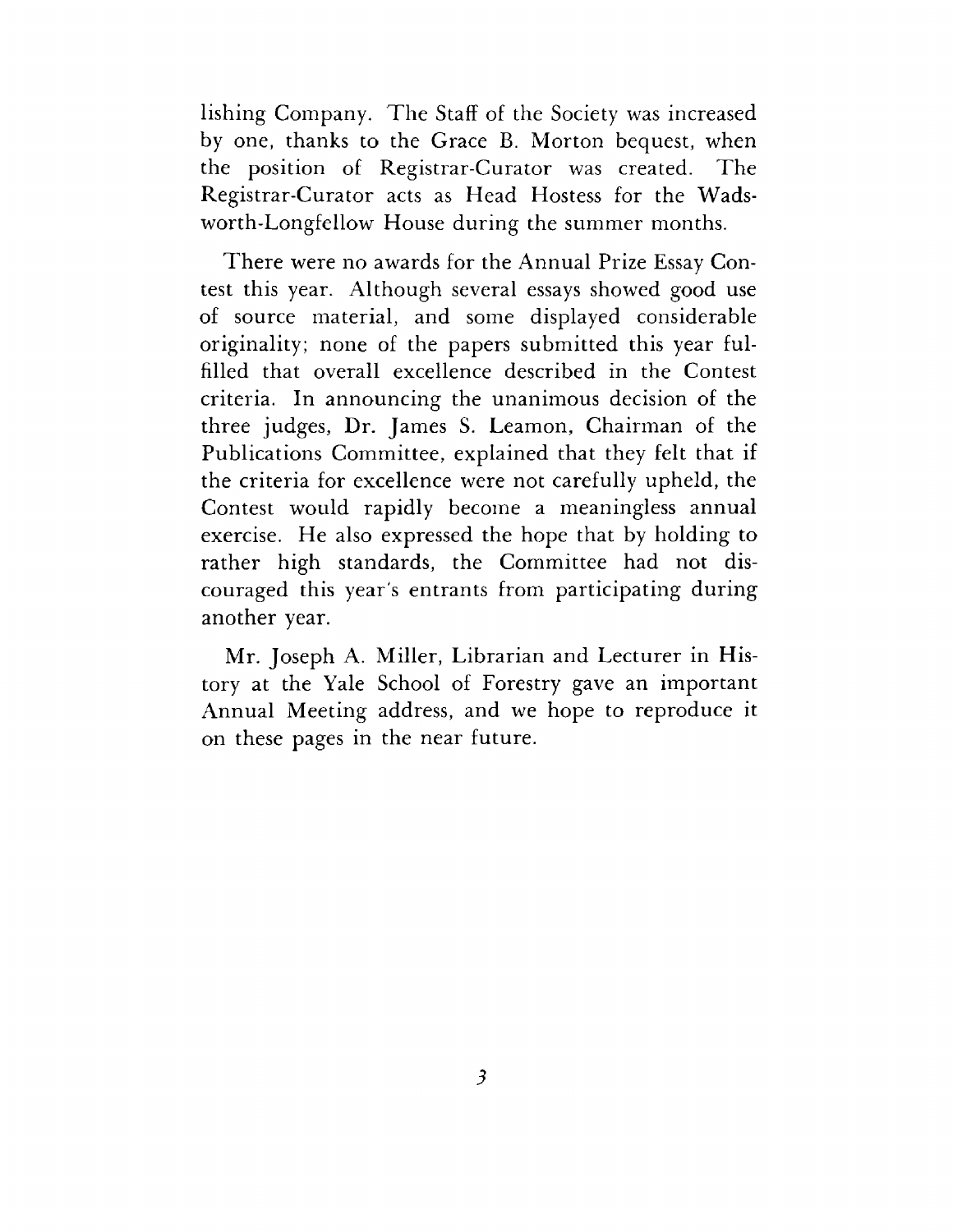#### *MEMBERS*

*FROM MAINE Bucksport:* Alfred E. Conners *Cape Elizabeth:* Josephine Cobb, Nancy Hancock, Mrs. T. H. Kurtz, Pauline W. Pero *Farmington Falls:* William C. Hiss *Fort Kent:* Danny Michaud *Hampden:* Mrs. Hope-Lindsay Ryan *Hollis Center:* Mrs. William K. Lasley, Jr. *Houlton:* Chauncey Robbins *Portland:* Dr. Helen Batchelor, Martha N. Turville, Carlyle B. Voss, Mrs. Barent S. Vroman *Raymond:* Frank H. Pratt *South Portland:* Dana C. Rydell *Winterport:* Mrs. Barbara H. Warren.

*Other States CONNECTICUT Winsted:* Mrs. Edward L. Burke *MARYLAND Baltimore:* Richard K. Gould *NEW HAMPSHIRE Concord:* Mrs. Harry Royce *VIRGINIA Vienna:* Mrs. Jean M. Cummings.

### *LIFE MEMBER*

Mr. William B. Jordan, Jr. *Portland, Maine*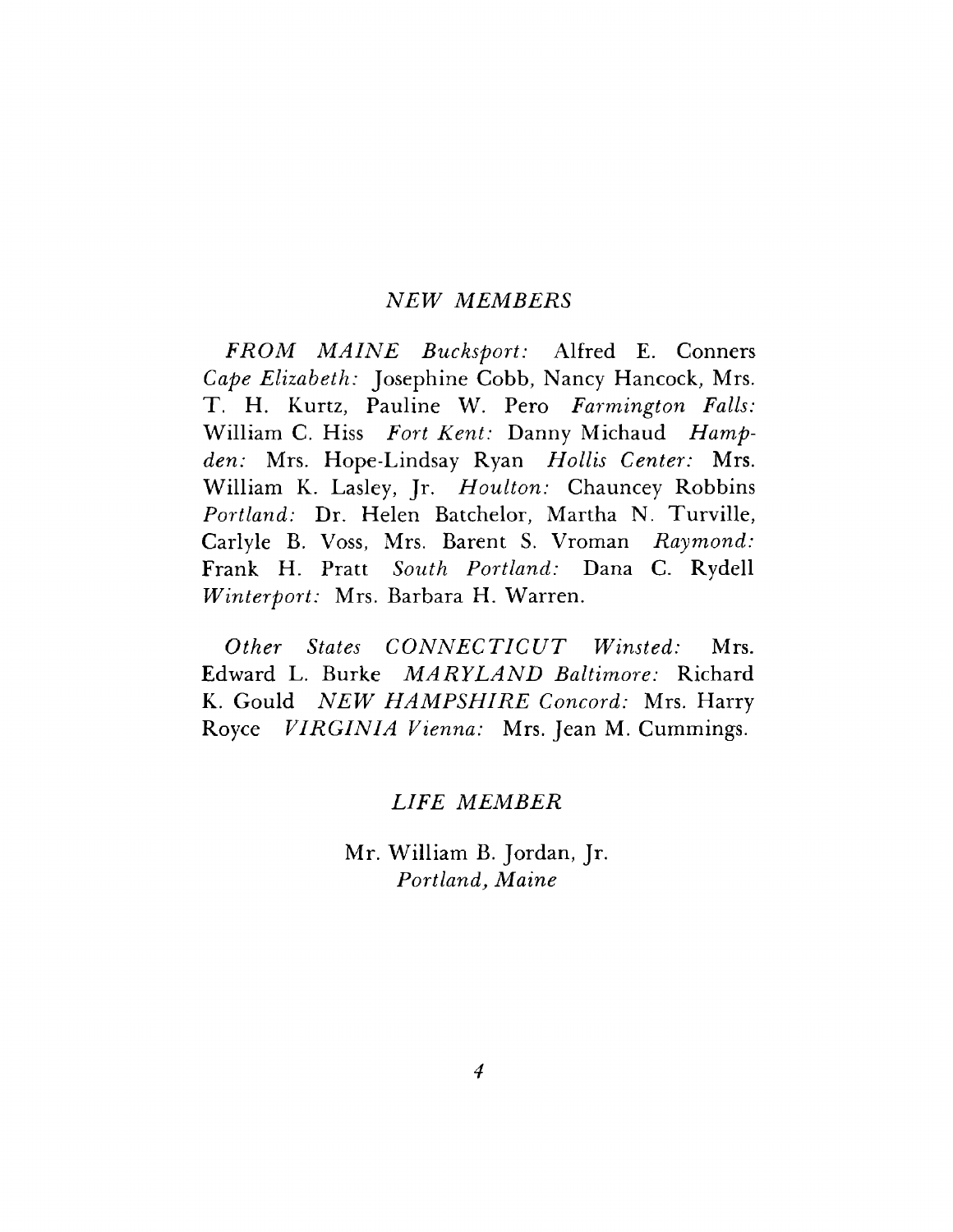#### *PUBLICA TIONS*

Before the next regular issue of the *Quarterly* members will receive two special publications. Miss Elizabeth Ring, immediate past Vice President of this Society, teacher of Maine history and bibliographer, is the latest contributor to the Society'<sup>s</sup> *Bibliographical Guide Series.* She has revised a project upon which she began work in 1935, a list of Maine bibliographies. This comprehensive listing has been used informally by various librarians and researchers since it was first compiled. It is long past due as a full-fledged publication. In addition to the bibliography of Maine bibliographies, Miss Ring has written a fascinating history of the progress of local history in this state which will be included.

Historical Society members will receive a second publication as a direct result of the meeting of the Maine Academic Historians last October. The paper read on that occasion by Miss Margaret J. Buker (of Bates Colege and the University of Virginia) proved to be so interesting that members of the Maine Academic Historians (all of them members of the Maine Historical Society as well) wanted to share it with others in more permanent form. Financial cooperation was sought from colleges throughout the State and the results were heartening. Responses from five colleges, Bates College, Colby College, and the University of Maine at Fort Kent, Orono, and Portland-Gorham were sufficient to proceed with the publication. In addition to Miss Buker'<sup>s</sup> paper on the Irish of Lewiston, Maine, the special issue of the *Quarterly* will include a first annual listing of "Research in Progress in Maine History" and descriptions of formal courses and other activities relating to Maine history taking place on the campuses around this State.